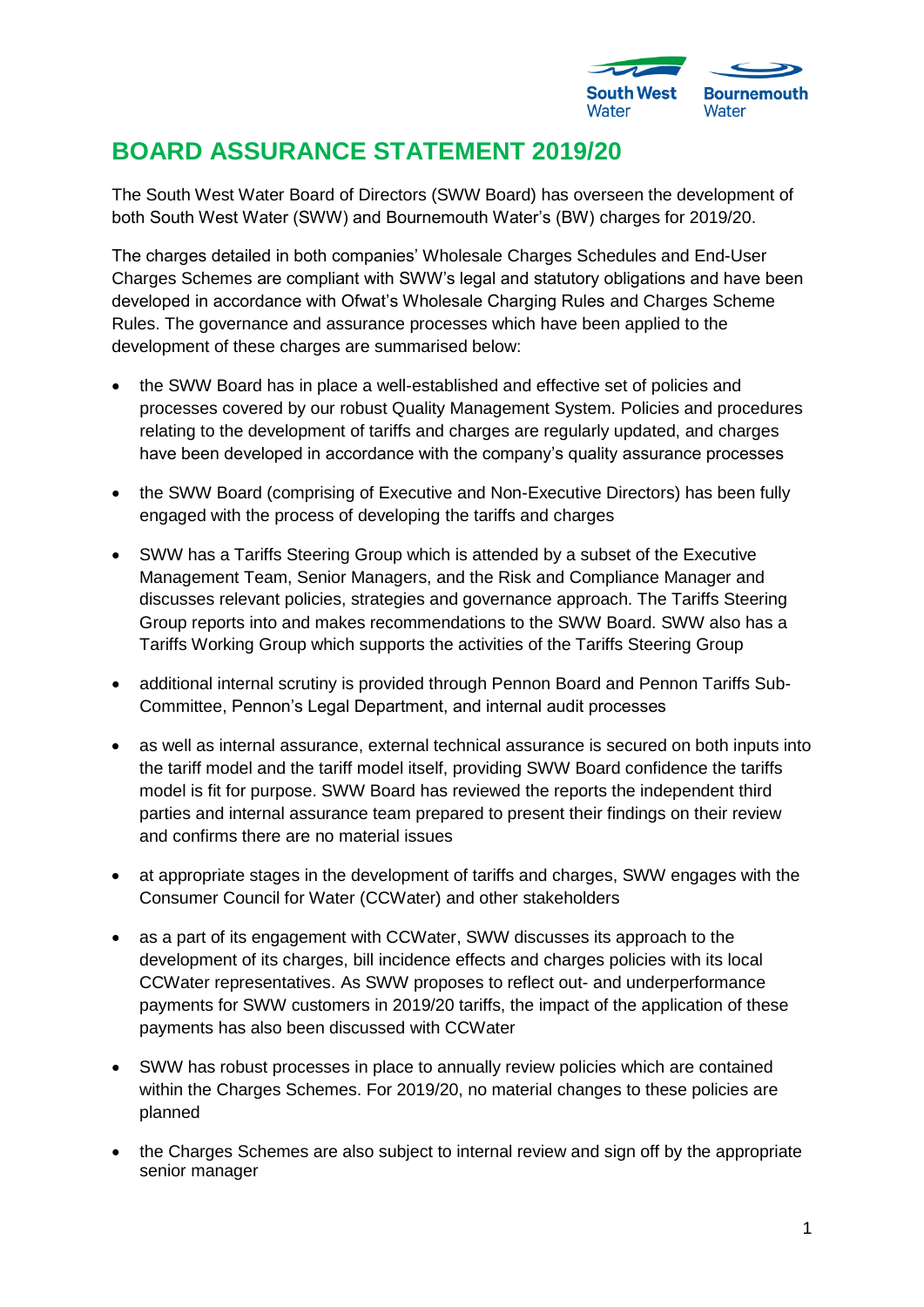

Reflecting Ofwat's requirements and thorough review, challenge and scrutiny at the Pennon Board and Pennon Tariffs Sub-Committee, in the development of 2019/20 charges SWW Board has:

- received board reports from the relevant business areas outlining the approach and progress in developing charges and highlighting any material issues
- been given access as required to relevant senior managers to verify information;
- been presented with the findings of internal and external assurance activities;
- considered SWW's legal obligations related to wholesale charges and the charges set out in its end-user charges schemes;
- considered the effects of the proposed charges on customers and understands that some of the bill increases resulting from the 2019/20 wholesale charges exceed 5%, and SWW was therefore required to carry out a detailed impact assessment of those bill increases. The Board has reviewed the impact assessments that have been prepared to analyse the bill impacts, and the strategies for handling those impacts.
- considered the systems and processes in place to ensure that the charges published are accurate; and
- considered the stakeholder engagement that has been carried out in relation to the setting of these charges and how the feedback received on indicative charging proposals was reflected in the final charges; and
- considered the changes between indicative and final wholesale charges and considered there to be no significant differences.

## **Directors Statement**

Due to the strong governance and assurance processes applied during the development of the final wholesale and household charges, SWW Board can confirm:

- in their opinion, the wholesale and end-user charges, charges schedules and charges schemes are consistent with SWW's legal obligations in relation to wholesale and enduser charges;
- it has carefully considered the impact of the new charges on customer bills for different customer groups and where a small number of individual end bill increases exceed 5%, approved the impact assessments and handling strategies developed;
- the appropriate engagement was carried out with relevant stakeholders, including CCWater, in a timely and effective manner, and is satisfied with this engagement and feedback in developing the final charges;